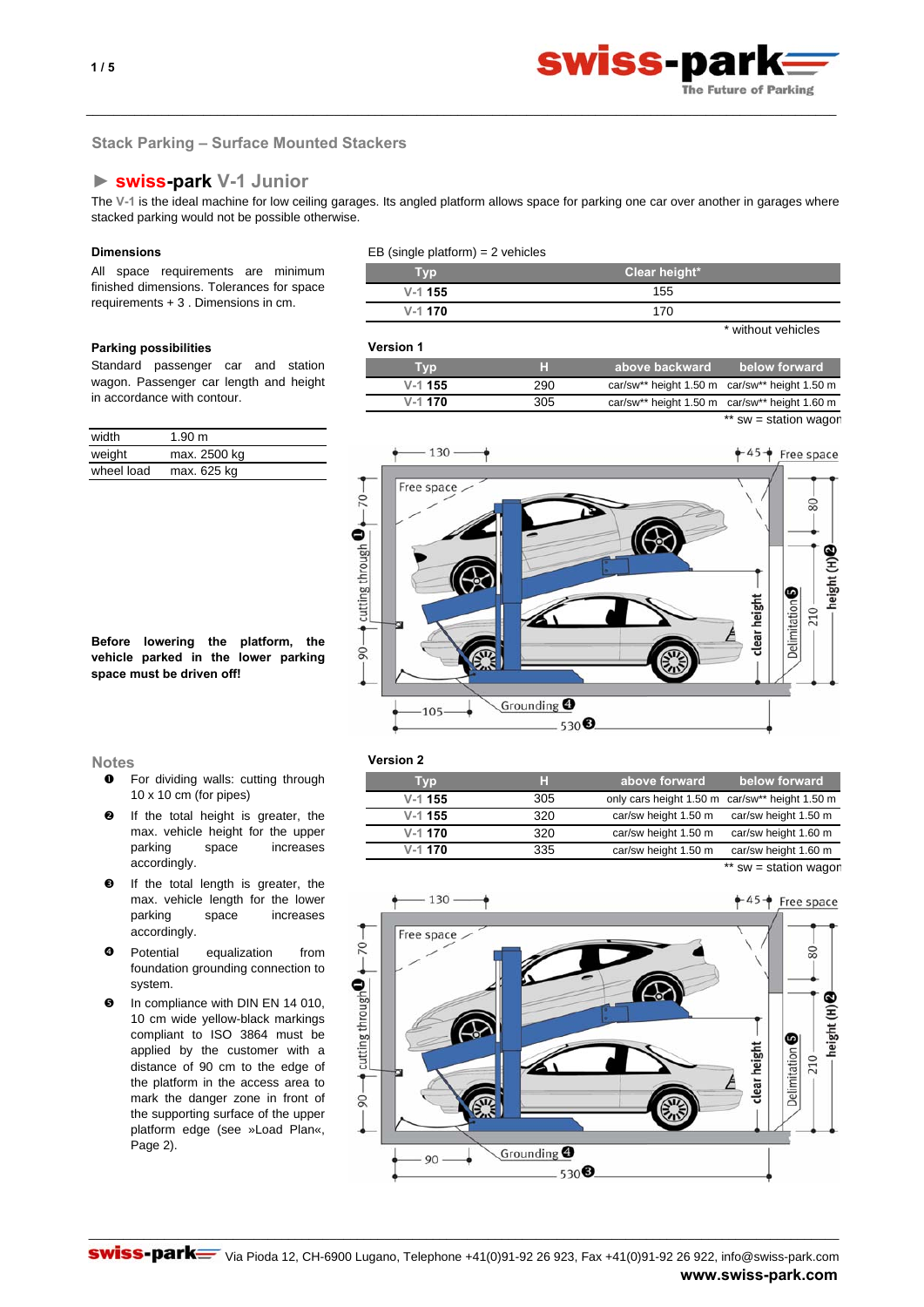

# **Approach**



 $\blacktriangleright$ The illustrated maximum approach angles must not be exceeded. Incorrect approach angles will cause serious maneouvring & positioning problems on the parking system for which the local agency of **SWISS-PARK** accepts no responsibility.



Forces in kN



¾ (Colors used in this illustration are Units are dowelled to the floor. Drilling depth: approx. 15 cm. Floor and walls are to be made of concrete (quality minimum C20/25)!



\_\_\_\_\_\_\_\_\_\_\_\_\_\_\_\_\_\_\_\_\_\_\_\_\_\_\_\_\_\_\_\_\_\_\_\_\_\_\_\_\_\_\_\_\_\_\_\_\_\_\_\_\_\_\_\_\_\_\_\_\_\_\_\_\_\_\_\_\_\_\_\_\_\_\_\_\_\_\_\_\_\_\_\_\_\_\_\_\_\_\_\_\_\_\_\_\_\_\_\_\_\_\_\_\_\_\_\_\_

Markings compliant to ISO 3864 not ISO 3864 compliant)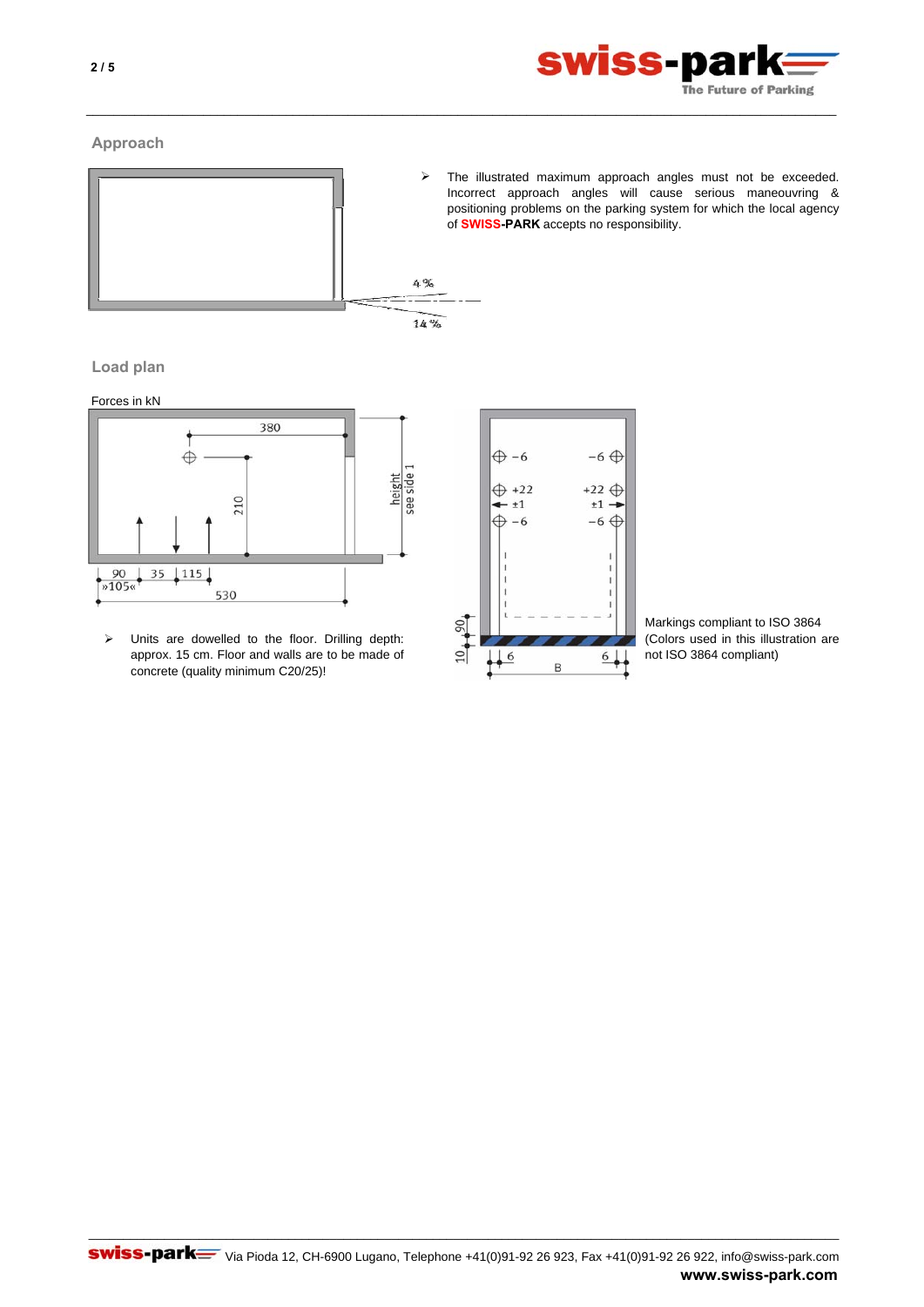

# **Electrical installation**

# **Installation diagram**

#### **Electrical data (to be performed by the customer)**

| No. | Quantity   | Description                                                                                            | Position                          | Frequency       |
|-----|------------|--------------------------------------------------------------------------------------------------------|-----------------------------------|-----------------|
|     |            | Electricity meter                                                                                      | in the supply line                |                 |
|     |            | Main fuse: 3 x fuse 16 A (slow) or circuit breaker 3 x 16<br>A (trigger characteristic K, G or C)      | in the supply line                | per unit        |
|     |            | Supply line 5 x 2.5 mm <sup>2</sup> (3 PH + N + PE) with marked<br>wire and protective conductor       | to main switch                    | per unit        |
|     |            | Lockable main switch                                                                                   | defined at the<br>plan evaluation | per unit        |
|     |            | Supply line 5 x 2.5 mm <sup>2</sup> (3 PH + N + PE) with marked<br>wire and protective conductor       | from main<br>switch to unit       | per unit        |
|     | every 10 m | Foundation earth connector                                                                             | corner pit floor                  |                 |
|     |            | Equipotential bonding in accordance with DIN EN 60204<br>from foundation earth connector to the system |                                   | 1 per<br>system |

\_\_\_\_\_\_\_\_\_\_\_\_\_\_\_\_\_\_\_\_\_\_\_\_\_\_\_\_\_\_\_\_\_\_\_\_\_\_\_\_\_\_\_\_\_\_\_\_\_\_\_\_\_\_\_\_\_\_\_\_\_\_\_\_\_\_\_\_\_\_\_\_\_\_\_\_\_\_\_\_\_\_\_\_\_\_\_\_\_\_\_\_\_\_\_\_\_\_\_\_\_\_\_\_\_\_\_\_\_



#### **Electrical data (included in delivery of SWISS-PARK Systems)**

| OWIOO FANN OVSIEIIISI |                                                            |  |
|-----------------------|------------------------------------------------------------|--|
|                       | No. Description                                            |  |
| 8                     | <b>Terminal box</b>                                        |  |
| 9                     | Control line $3 \times 0.75$ mm <sup>2</sup> (PH + N + PE) |  |
| 10                    | Control line 7 x 1.5 mm <sup>2</sup> with marked wire and  |  |
|                       | protective conductor                                       |  |
| 11                    | Operating device                                           |  |
| 12                    | Control line 5 x 1.5 mm <sup>2</sup> with marked wire and  |  |
|                       | protective conductor                                       |  |
| 13                    | Hydraulic unit 3.0 kW, three-phase current, 400 V          |  |
|                       | / 50 Hz                                                    |  |
| 14                    | Control line 5 x 1.5 mm <sup>2</sup> with marked wire and  |  |
|                       | protective conductor                                       |  |

system

# **Technical data**

## **Range of application**

Generally, this parking system is not suited for short-time parkers (temporary parkers). Please do not hesitate to contact your local **SWISS-PARK** agency for further assistance.

## **Units**

Low-noise power units mounted to rubber-bonded-to metal mountings are installed. Nevertheless we recommend that parking system's garage be built separately from the dwelling.

## **Available documents**

- wall recess plans
- maintenance offer/contract
- declaration of conformity
- test sheet on airborne and slid-borne sound

#### **Corrosion protection**

See separate sheet regarding corrosion protection.

# **Railings**

If there are traffic routes next to or behind the installations, railings compliant to DIN EN 294 must be installed by the customer. Railings must also be in place during construction.

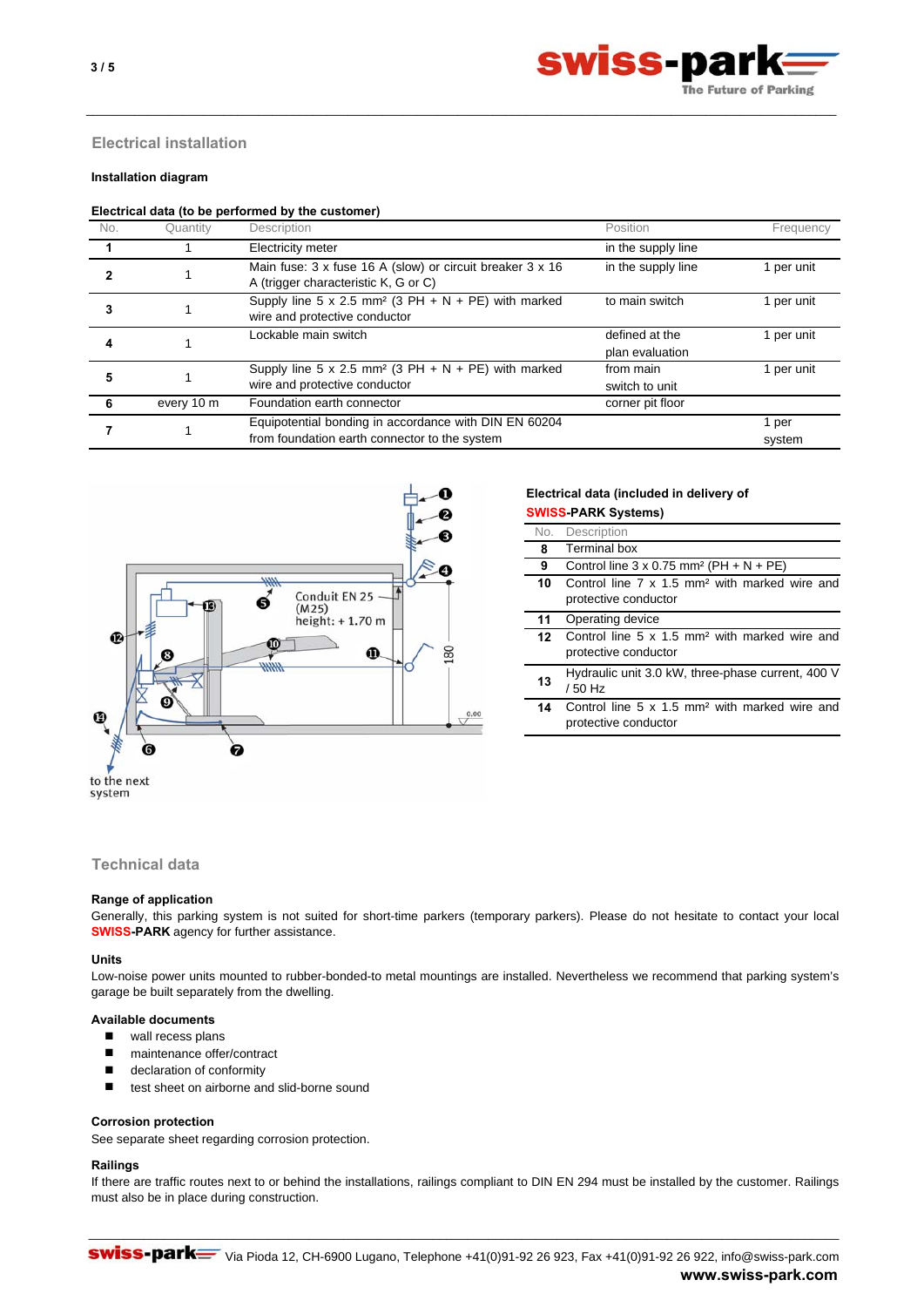

# **Technical data**

## **Environmental conditions**

Environmental conditions for the area of **SWISS-PARK** Systems: Temperature range -10 to +40° C. Relative humidity 50 % at a maximum outside temperature of +40° C. If lifting or lowering times are specified, they refer to an environmental temperature of +10° C and with the system set up directly next to the hydraulic unit. At lower temperatures or with longer hydraulic lines, these times increase.

\_\_\_\_\_\_\_\_\_\_\_\_\_\_\_\_\_\_\_\_\_\_\_\_\_\_\_\_\_\_\_\_\_\_\_\_\_\_\_\_\_\_\_\_\_\_\_\_\_\_\_\_\_\_\_\_\_\_\_\_\_\_\_\_\_\_\_\_\_\_\_\_\_\_\_\_\_\_\_\_\_\_\_\_\_\_\_\_\_\_\_\_\_\_\_\_\_\_\_\_\_\_\_\_\_\_\_\_\_

## **Sound insulation**

According to DIN 4109 (Sound insulation in buildings), para. 4, annotation 4, **SWISS-PARK** Systems are part of the building services (garage systems).

*Normal sound insulation* : DIN 4109, para. 4, Sound insulation against noises from building services.

Table 4 in para. 4.1 contains the permissible sound level values emitted from building services for personal living and working areas. According to line 2 the maximum sound level in personal living and working areas must not exceed 30 dB (A). Noises created by users are not subject to the requirements (see table 4 , DIN 4109). The following measures are to be taken to comply with this value:

- Sound protection package according to offer/order
- Minimum sound insulation of building R'w = 57 dB (to be provided by customer)

*Increased sound insulation* (special agreement): DIN 4109, Amendment 4, Information on planning and execution, proposals for increased sound insulation.

*Agreement* : Maximum sound level in personal living and working areas 25 dB (A). Noises created by users are not subject to the requirements (see table 4, DIN 4109).

The following measures are to be taken to comply with this value:

- Sound protection package according to offer/order
- **Minimum sound insulation of building R'w = 62 dB (to be provided by customer)**

Note: User noises are noises created by individual users in our **SWISS-PARK** Systems. These can be noises from accessing the platforms, slamming of vehicle doors, motor and brake noises.

## **To be performed by the customer**

## **Safety fences**

Any constraints that may be necessary according to DIN EN 294 in order to provide protection for the park pits for pathways directly in front, next to or behind the unit. This is also valid during construction.

## **Numbering of parking spaces**

Consecutive numbering of parking spaces.

# **Building services**

Lighting, ventilation, fire extinguishing and fire alarm systems.

## **Marking**

According to DIN EN 14 010, a warning that identifies this danger area must be placed in the entrance area that conforms to ISO 3864. This must be done according to EN 92/58/EWG for systems without a pit 10 cm from the edge of the platform.

## **Wall cuttings**

Any necessary wall cuttings according to page 1.

## **Electrical supply to the main switch**

Suitable electrical supply to the main switch and the control wire line must be provided by the customer during installation. The functionality can be monitored on site by our fitters together with the electrician. If this cannot be done during installation for some reason for which the customer is responsible, the customer must commission an electrician at their own expense and risk.

## **Operating device**

Cable conduits and recesses for operating device (for double wing doors: please contact the local agency of **SWISS-PARK**).

# **Operating device exposed Operating device concealed**







## **If the following are not included in the quotation, they will also have to be provided / paid for by the customer:**

Mounting of contactor and terminal box to the wall valve, complete wiring of all elements in accordance with the circuit diagram

\_\_\_\_\_\_\_\_\_\_\_\_\_\_\_\_\_\_\_\_\_\_\_\_\_\_\_\_\_\_\_\_\_\_\_\_\_\_\_\_\_\_\_\_\_\_\_\_\_\_\_\_\_\_\_\_\_\_\_\_\_\_\_\_\_\_\_\_\_\_\_\_\_\_\_\_\_\_\_\_\_\_\_\_\_\_\_\_\_\_\_\_\_\_\_\_\_\_\_\_\_\_\_\_\_\_\_\_\_

Costs for final technical approval by an authorized body